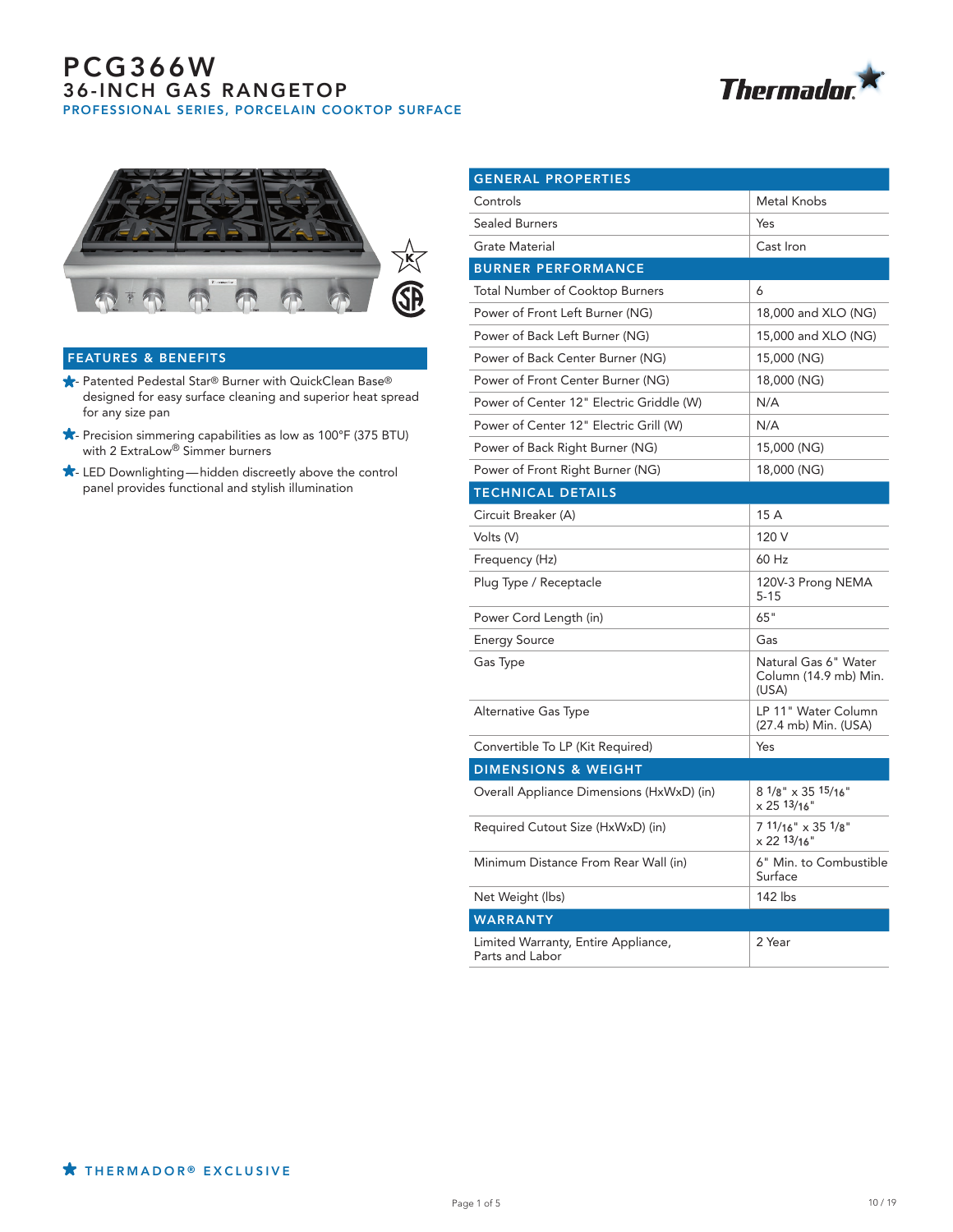

## ACCESSORIES (OPTIONAL)



PAGRIDDLE Griddle Sits on Top of Grates Over 2 Star Burners



PA36WLBC 10" Low Backguard



12" Cutting Board

PA12CHPBLK

PAKNOBLUWR Metallic Blue Knob Kit



PWOKRINGHC Wok Ring



PALPKITHW LP Conversion Kit, Pro Rangetops (4 & 6 Burners)

## 36" RANGETOP SIDE VIEW

measurements in inches (mm)



- A: Cabinet face for installation with projecting control panel.
- **B**: Cabinet face for installation with flush control panel.
- C: Side flange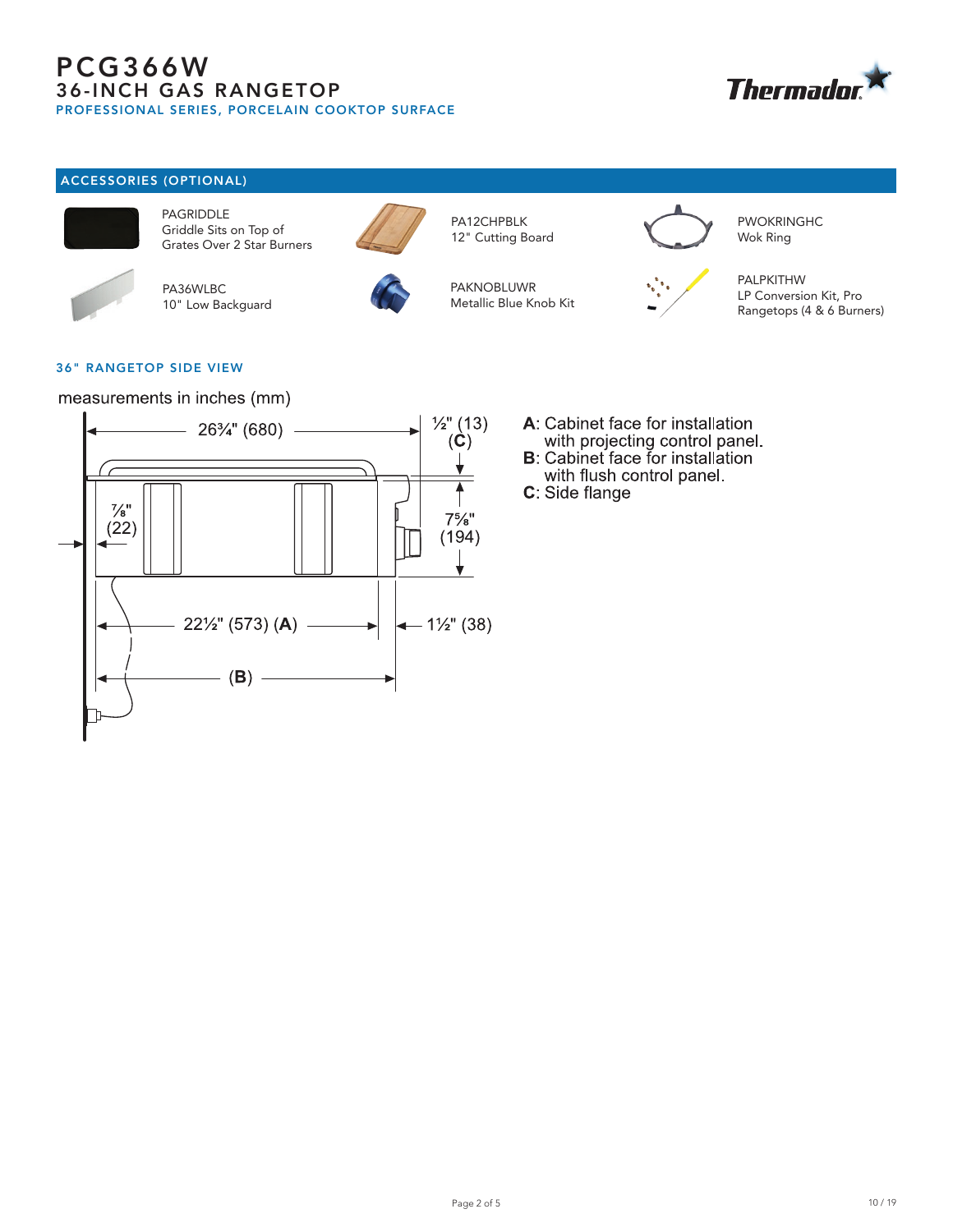

## 36-INCH RANGETOP CUTOUT DIMENSIONS

\* Minimum recommended hood width equals that of the range or cooktop.



- \*\* 36" minimum clearance from cooking surface<br>to combustible surfaces.<br>\*\*\* 5" minimum clearance from cooking surface
- to combustible side wall.

Note: Most hoods contain combustible components that must be considered when planning the installation.

measurements in inches (mm)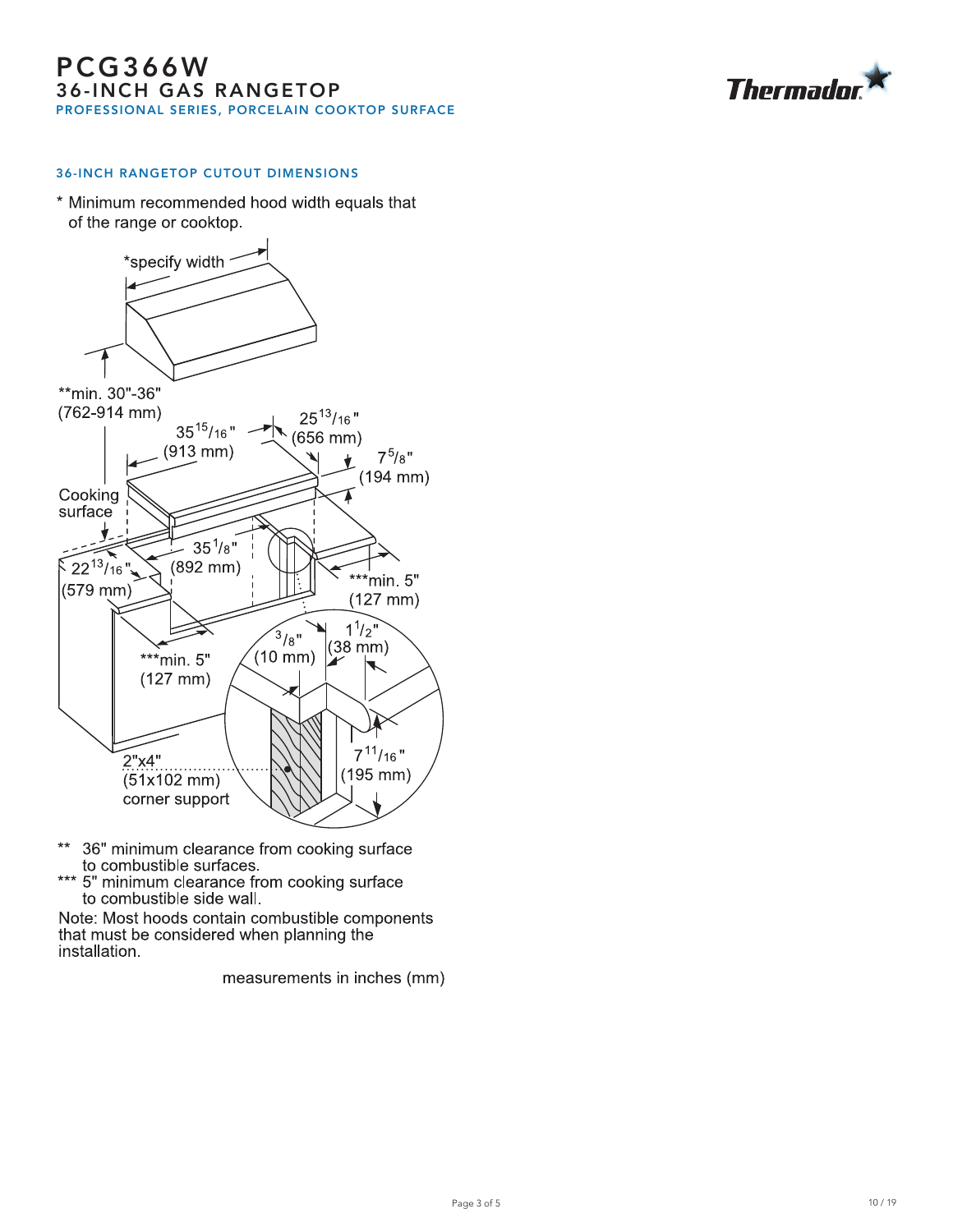

#### 36-INCH RANGETOP GAS LOCATION

The gas and electrical supply must be located in an area that is accessible without requiring removal of the rangetop. The appliance electrical power cord and gas pipe connection are located on the left rear underside of the rangetop.

The junction box must be located within 3 feet (~900 mm) of the rangetop connection.



#### NATURAL GAS REQUIREMENTS:

Inlet Connection: 1/2" NPT (min. 3/4" dia. flex line) Supply Pressure: 6" min. to 14" max. water column (14.9 mb to 34.9 mb) Manifold Pressure: 5" water column (12.5 mb)

#### PROPANE GAS REQUIREMENTS:

Inlet Connection: 1/2" NPT (min. 3/4" dia. flex line) Supply Pressure: 11" min. to 14" max. water column (27.4 mb to 34.9 mb) Manifold Pressure: 10" water column (24.9 mb)

ELECTRICAL SUPPLY IMPORTANT: The cord supplied with all-burner gas rangetops requires a NEMA 5-15 receptacle as shown here. Local codes my require a different wiring method.



WARNING: This appliance is equipped with a three-prong grounding plug for protection against shock hazard and should be plugged directly into a properly grounded receptacle. DO NOT cut or remove the grounding prong from this plug. DO NOT ALTER THIS PLUG.